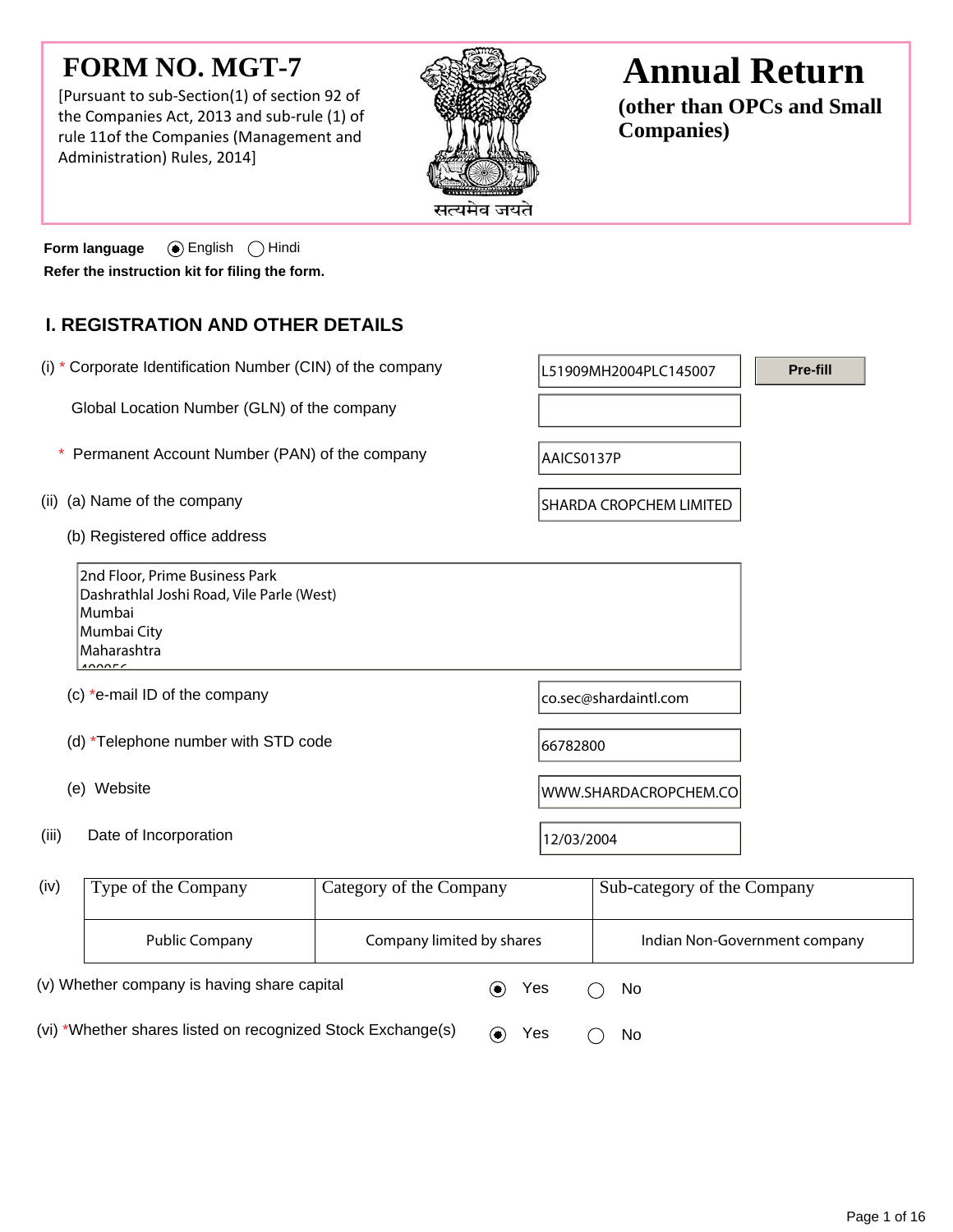#### (a) Details of stock exchanges where shares are listed

| S. No.                               | <b>Stock Exchange Name</b>                                                              | Code                  |                 |
|--------------------------------------|-----------------------------------------------------------------------------------------|-----------------------|-----------------|
|                                      | National Stock Exchange of India                                                        | 1,024                 |                 |
| າ                                    | <b>BSE Limited</b>                                                                      |                       |                 |
|                                      | (b) CIN of the Registrar and Transfer Agent<br>Name of the Registrar and Transfer Agent | U72400TG2017PTC117649 | <b>Pre-fill</b> |
|                                      | KFIN TECHNOLOGIES PRIVATE LIMITED                                                       |                       |                 |
|                                      | Registered office address of the Registrar and Transfer Agents                          |                       |                 |
| Selenium, Tower B, Plot No- 31 & 32, |                                                                                         |                       |                 |

| $5$ CICHIGHT, TO WCLD, THOU TVO $51 \alpha 52$<br>Financial District, Nanakramguda, Serilingampally  |            |                                       |              |
|------------------------------------------------------------------------------------------------------|------------|---------------------------------------|--------------|
| (vii) *Financial year From date  01/04/2020                                                          |            | (DD/MM/YYYY) To date<br>31/03/2021    | (DD/MM/YYYY) |
| (viii) *Whether Annual general meeting (AGM) held                                                    |            | Yes<br>No<br>$\left( \bullet \right)$ |              |
| (a) If yes, date of AGM                                                                              | 29/07/2021 |                                       |              |
| (b) Due date of AGM                                                                                  | 30/09/2021 |                                       |              |
| (c) Whether any extension for AGM granted<br><b>II. PRINCIPAL BUSINESS ACTIVITIES OF THE COMPANY</b> |            | No.<br>Yes<br>(●)                     |              |
|                                                                                                      |            |                                       |              |

\*Number of business activities  $\vert_1$ 

| S.No | lMain<br><b>Activity</b><br> group code | Description of Main Activity group Business | Activity<br><b>Code</b> | Description of Business Activity | % of turnover<br>lof the<br>company |
|------|-----------------------------------------|---------------------------------------------|-------------------------|----------------------------------|-------------------------------------|
|      | v                                       | Trade                                       | IG1                     | Wholesale Trading                | 100                                 |

### **III. PARTICULARS OF HOLDING, SUBSIDIARY AND ASSOCIATE COMPANIES (INCLUDING JOINT VENTURES)**

\*No. of Companies for which information is to be given  $\vert$ 41 **Pre-fill All** 

| S.No | Name of the company                                   | CIN / FCRN | Holding/ Subsidiary/Associate/<br>Joint Venture | % of shares held |
|------|-------------------------------------------------------|------------|-------------------------------------------------|------------------|
|      | Axis Crop Science Private Limit U01100MH2009PTC189472 |            | Subsidiary                                      | 100              |
|      | Nihon Agro Service Kabushiki                          |            | Subsidiary                                      | 100              |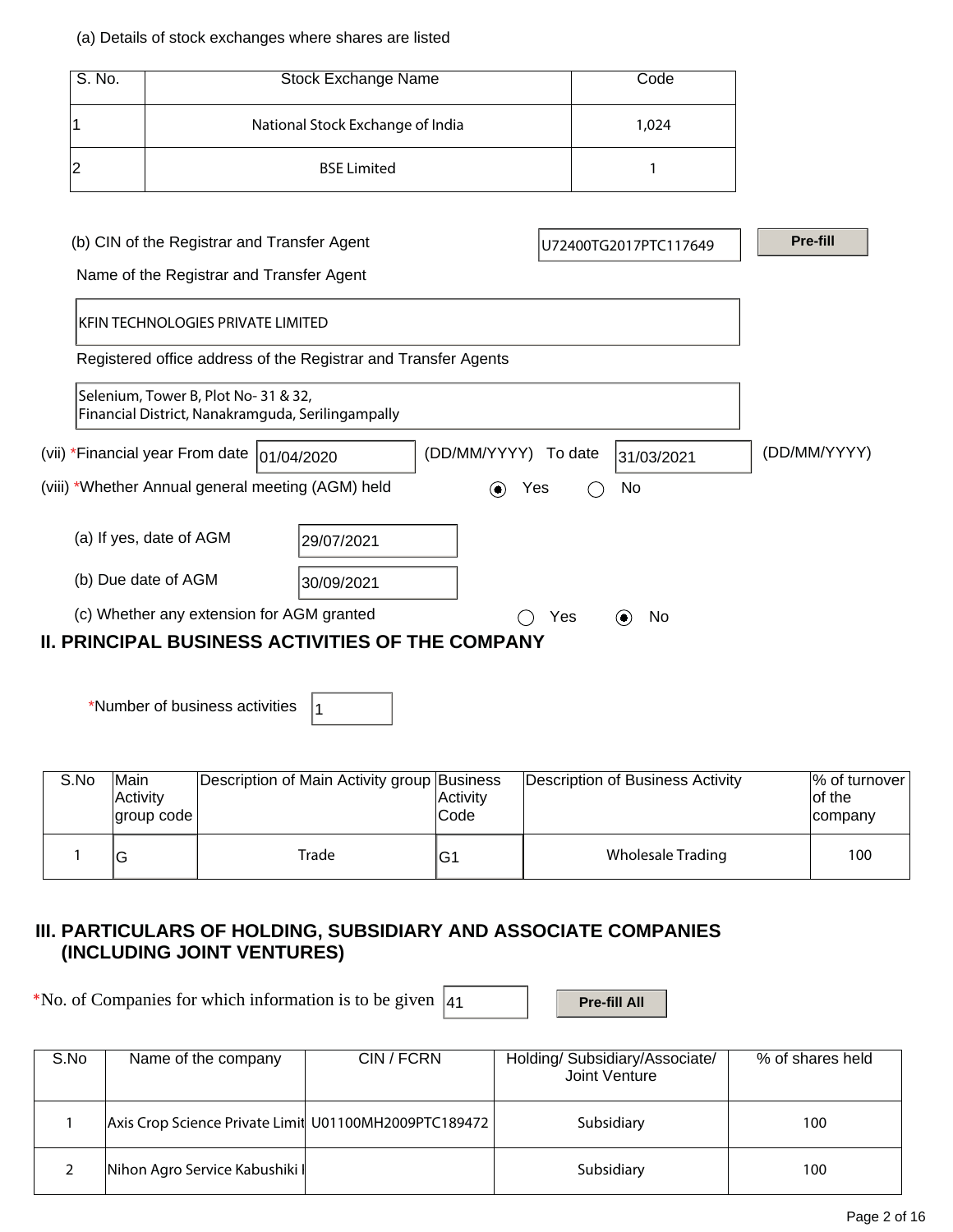| $\overline{3}$ | Sharda Agrochem Dooel Skopj   | Subsidiary | 100   |
|----------------|-------------------------------|------------|-------|
| 4              | Sharda Balkan Agrochemicals   | Subsidiary | 100   |
| 5              | Sharda Costa Rica SA          | Holding    | 99    |
| 6              | Sharda Cropchem Espana, S.L.  | Subsidiary | 100   |
| $\overline{7}$ | Sharda Cropchem Israel Limite | Subsidiary | 100   |
| 8              | Sharda Cropchem Tunisia SAR   | Subsidiary | 99    |
| 9              | Sharda De Guatemala S.A.      | Subsidiary | 98    |
| 10             | Sharda Del Ecuador CIA. Ltda. | Subsidiary | 99.5  |
| 11             | Sharda Do Brasil Comercio De  | Subsidiary | 99    |
| 12             | Sharda Dominicana S.R.L.      | Subsidiary | 99    |
| 13             | Sharda El Salvador S.A. DE CV | Subsidiary | 99    |
| 14             | Sharda Hellas Agrochemicals L | Subsidiary | 100   |
| 15             | Sharda Hungary Kft            | Subsidiary | 100   |
| 16             | Sharda International DMCC     | Subsidiary | 100   |
| 17             | Sharda Italia SRL             | Subsidiary | 99    |
| 18             | Sharda Maroc SARL             | Subsidiary | 99.8  |
| 19             | Sharda Peru SAC               | Subsidiary | 99.95 |
| 20             | Sharda Poland SP. ZO.O.       | Subsidiary | 100   |
| 21             | Sharda Polska SP. ZO.O.       | Subsidiary | 100   |
| 22             | Sharda Spain S.L.             | Subsidiary | 100   |
| 23             | Sharda Swiss SARL             | Subsidiary | 100   |
| 24             | Sharda Taiwan Limited         | Subsidiary | 100   |
| 25             | Sharda Ukraine LLC            | Subsidiary | 100   |
| 26             | Sharda USA LLC                | Subsidiary | 100   |
| 27             | Shardacan Limited             | Subsidiary | 100   |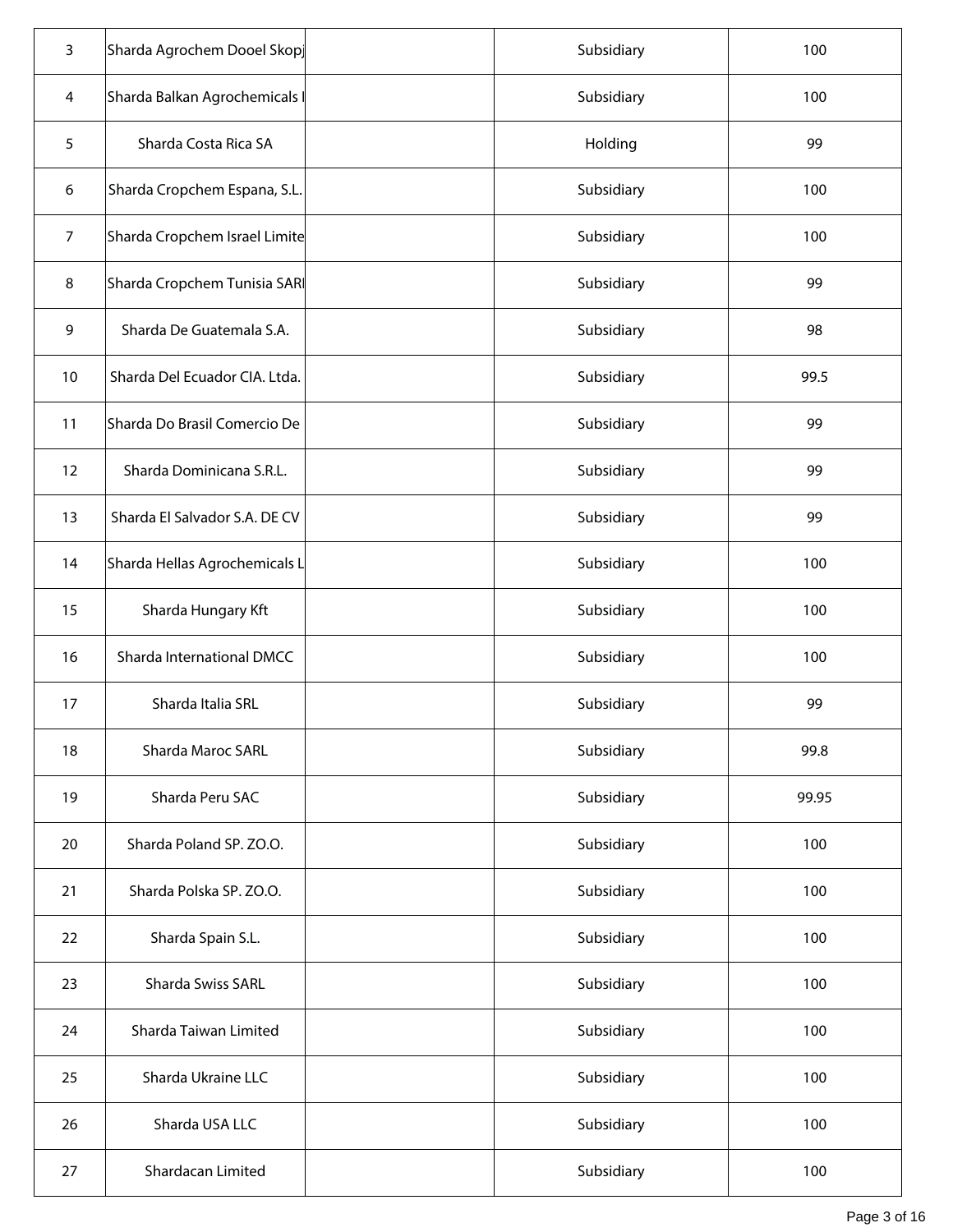| 28 | Shardaserb. DO.O.               | Subsidiary | 100   |
|----|---------------------------------|------------|-------|
| 29 | <b>Sharzam Limited</b>          | Subsidiary | 99.99 |
| 30 | Sharda Agrochem Limited         | Subsidiary | 100   |
| 31 | Euroazijski Pesticidi d.o.o.    | Subsidiary | 100   |
| 32 | Sharda Benelux BVBA             | Subsidiary | 100   |
| 33 | Sharda Impex Trading LLC        | Subsidiary | 100   |
| 34 | Sharda Bolivia SRL              | Subsidiary | 99    |
| 35 | Sharda Colombia S.A.S           | Subsidiary | 99.48 |
| 36 | Sharda De Mexico S. De RI De (  | Subsidiary | 99.99 |
| 37 | Sharda Europe BVBA              | Subsidiary | 100   |
| 38 | Sharda International Africa (PT | Subsidiary | 100   |
| 39 | Sharda Private (Thailand) Limit | Subsidiary | 100   |
| 40 | Sharpar S.A.                    | Subsidiary | 90    |
| 41 | Siddhivinayak International Lir | Subsidiary | 100   |

# **IV. SHARE CAPITAL, DEBENTURES AND OTHER SECURITIES OF THE COMPANY**

## (i) \*SHARE CAPITAL

(a) Equity share capital

| <b>Particulars</b>                           | Authorised<br>capital | <i><b>Issued</b></i><br>capital | Subscribed<br>capital | Paid up capital |
|----------------------------------------------|-----------------------|---------------------------------|-----------------------|-----------------|
| Total number of equity shares                | 105,000,000           | 90,220,495                      | 90,220,495            | 90,220,495      |
| Total amount of equity shares (in<br>Rupees) | 1,050,000,000         | 902,204,950                     | 902,204,950           | 902,204,950     |

### Number of classes and the set of classes and the set of classes and the set of  $\frac{1}{1}$

| <b>Class of Shares</b><br><b>Equity Shares</b> | <b>Authorised</b><br>capital | <b>Ilssued</b><br>capital | <b>Subscribed</b><br>capital | Paid up capital |
|------------------------------------------------|------------------------------|---------------------------|------------------------------|-----------------|
| Number of equity shares                        | 105,000,000                  | 90,220,495                | 90,220,495                   | 90,220,495      |
| Nominal value per share (in rupees)            | 10                           | 10                        | 10                           | 10              |
| Total amount of equity shares (in rupees)      | 1,050,000,000                | 902,204,950               | 902,204,950                  | 902,204,950     |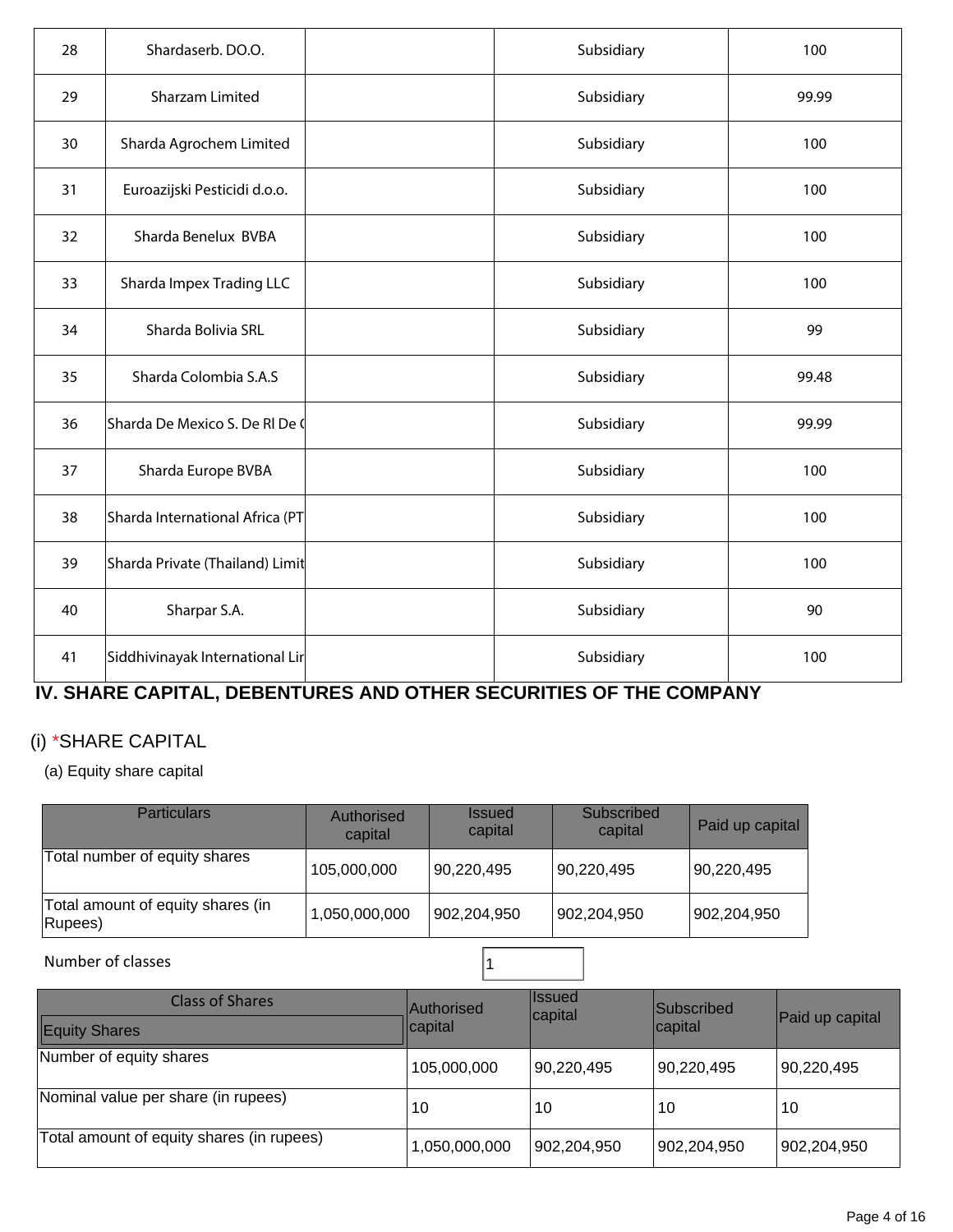### **(b) Preference share capital**

| <b>Particulars</b>                                                | Authorised<br>capital | <b>Issued</b><br>capital | Subscribed<br>capital | Paid-up capital |
|-------------------------------------------------------------------|-----------------------|--------------------------|-----------------------|-----------------|
| Total number of preference shares                                 |                       |                          |                       |                 |
| Total amount of preference shares $\vert_{\Omega}$<br>(in rupees) |                       |                          |                       |                 |

Number of classes  $\Big|0\Big|$ 

| <b>Class of shares</b>                        | Authorised<br>capital | <b>Issued</b><br>capital | Subscribed<br>capital | Paid up capital |
|-----------------------------------------------|-----------------------|--------------------------|-----------------------|-----------------|
| Number of preference shares                   |                       |                          |                       |                 |
| Nominal value per share (in rupees)           |                       |                          |                       |                 |
| Total amount of preference shares (in rupees) | U                     |                          |                       |                 |

### **(c) Unclassified share capital**

| <b>Particulars</b>                  | <b>Authorised Capital</b> |
|-------------------------------------|---------------------------|
| Total amount of unclassified shares |                           |

### **(d) Break-up of paid-up share capital**

| <b>Class of shares</b>                        |                  | <b>Number of shares</b> |             | <b>Total</b><br>nominal<br>amount | <b>Total</b><br>Paid-up<br>amount | <b>Total</b><br>premium |
|-----------------------------------------------|------------------|-------------------------|-------------|-----------------------------------|-----------------------------------|-------------------------|
| <b>Equity shares</b>                          | Physical         | <b>DEMAT</b>            | Total       |                                   |                                   |                         |
| At the beginning of the year                  | 52               | 90,220,443              |             | 90220495 902,204,95(902,204,95)   |                                   |                         |
| Increase during the year                      | $\overline{0}$   | $\mathbf{0}$            | $\mathbf 0$ | $\overline{0}$                    | $\overline{0}$                    | 10                      |
| i. Pubic Issues                               | $\mathbf 0$      | $\mathbf{0}$            | $\mathbf 0$ | $\Omega$                          | $\mathbf 0$                       |                         |
| ii. Rights issue                              | $\mathbf 0$      | 0                       | $\mathbf 0$ | $\mathbf 0$                       | $\mathbf 0$                       | 10                      |
| iii. Bonus issue                              | $\boldsymbol{0}$ | $\mathbf 0$             | $\pmb{0}$   | $\mathbf 0$                       | $\mathbf 0$                       | 10                      |
| iv. Private Placement/ Preferential allotment | $\overline{0}$   | 0                       | $\mathbf 0$ | $\mathbf 0$                       | $\mathbf 0$                       | 10                      |
| v. ESOPS                                      | 0                | 0                       | $\mathbf 0$ | $\mathbf 0$                       | $\mathbf 0$                       | 10                      |
| vi. Sweat equity shares allotted              | $\mathbf 0$      | 0                       | $\mathbf 0$ | $\mathbf 0$                       | $\mathbf 0$                       | 10                      |
| vii. Conversion of Preference share           | $\boldsymbol{0}$ | $\mathbf 0$             | $\mathbf 0$ | $\mathbf 0$                       | $\mathbf 0$                       | lo                      |
| viii. Conversion of Debentures                | $\overline{0}$   | 0                       | $\mathbf 0$ | $\mathbf 0$                       | $\pmb{0}$                         | 10                      |
| ix. GDRs/ADRs                                 | $\boldsymbol{0}$ | $\mathbf 0$             | $\mathbf 0$ | $\mathbf 0$                       | $\pmb{0}$                         | ١o                      |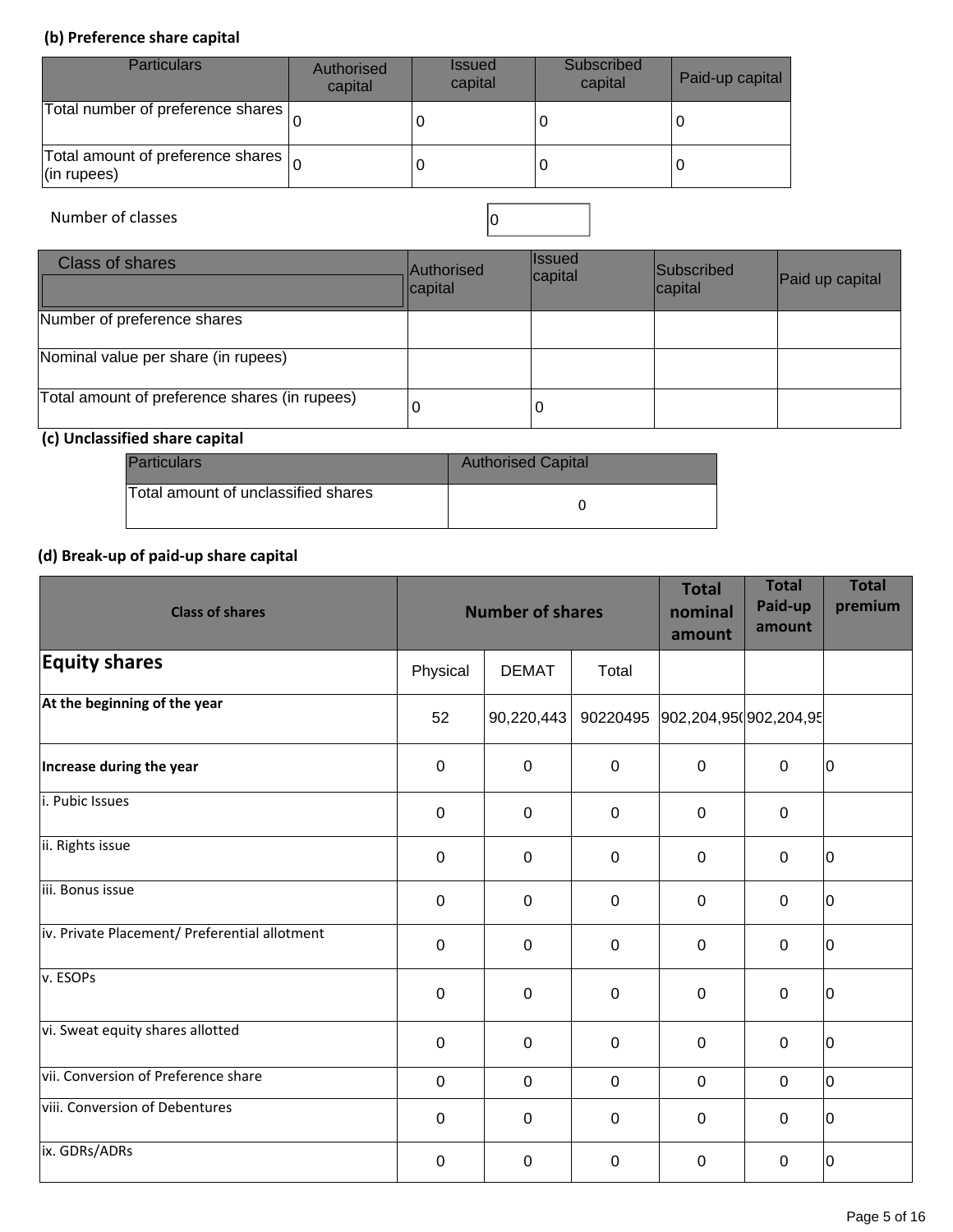| x. Others, specify               |                  |             |             |                                 |             |             |
|----------------------------------|------------------|-------------|-------------|---------------------------------|-------------|-------------|
| Decrease during the year         | $\boldsymbol{0}$ | $\mathbf 0$ | $\pmb{0}$   | $\boldsymbol{0}$                | $\mathbf 0$ | 10          |
| i. Buy-back of shares            | $\mathbf 0$      | $\mathbf 0$ | $\mathsf 0$ | 0                               | $\mathbf 0$ | $ 0\rangle$ |
| ii. Shares forfeited             | $\mathbf 0$      | $\mathbf 0$ | $\pmb{0}$   | 0                               | $\mathbf 0$ | 10          |
| iii. Reduction of share capital  | $\pmb{0}$        | $\pmb{0}$   | $\pmb{0}$   | $\boldsymbol{0}$                | $\mathbf 0$ | 10          |
| iv. Others, specify              |                  |             |             |                                 |             |             |
| At the end of the year           | 52               | 90,220,443  |             | 90220495 902,204,95(902,204,95) |             |             |
| <b>Preference shares</b>         |                  |             |             |                                 |             |             |
| At the beginning of the year     | $\boldsymbol{0}$ | $\mathbf 0$ | $\mathsf 0$ | $\pmb{0}$                       | $\mathbf 0$ |             |
| Increase during the year         | $\mathbf 0$      | 0           | $\mathsf 0$ | $\mathbf 0$                     | $\pmb{0}$   | 10          |
| i. Issues of shares              | $\pmb{0}$        | $\mathbf 0$ | $\mathsf 0$ | $\boldsymbol{0}$                | $\mathsf 0$ | 10          |
| ii. Re-issue of forfeited shares | $\boldsymbol{0}$ | $\pmb{0}$   | $\pmb{0}$   | 0                               | $\pmb{0}$   | 10          |
| iii. Others, specify             |                  |             |             |                                 |             |             |
| Decrease during the year         | $\pmb{0}$        | $\mathbf 0$ | $\pmb{0}$   | $\mathbf 0$                     | $\mathbf 0$ | 10          |
| i. Redemption of shares          | $\pmb{0}$        | $\pmb{0}$   | $\pmb{0}$   | 0                               | 0           | 10          |
| ii. Shares forfeited             | $\pmb{0}$        | $\pmb{0}$   | $\mathbf 0$ | $\pmb{0}$                       | $\pmb{0}$   | l0          |
| iii. Reduction of share capital  | $\pmb{0}$        | $\pmb{0}$   | $\pmb{0}$   | $\boldsymbol{0}$                | $\pmb{0}$   | 10          |
| iv. Others, specify              |                  |             |             |                                 |             |             |
| At the end of the year           | $\pmb{0}$        | $\pmb{0}$   | $\pmb{0}$   | $\pmb{0}$                       | $\pmb{0}$   |             |

ISIN of the equity shares of the company

(ii) Details of stock split/consolidation during the year (for each class of shares)  $\boxed{0}$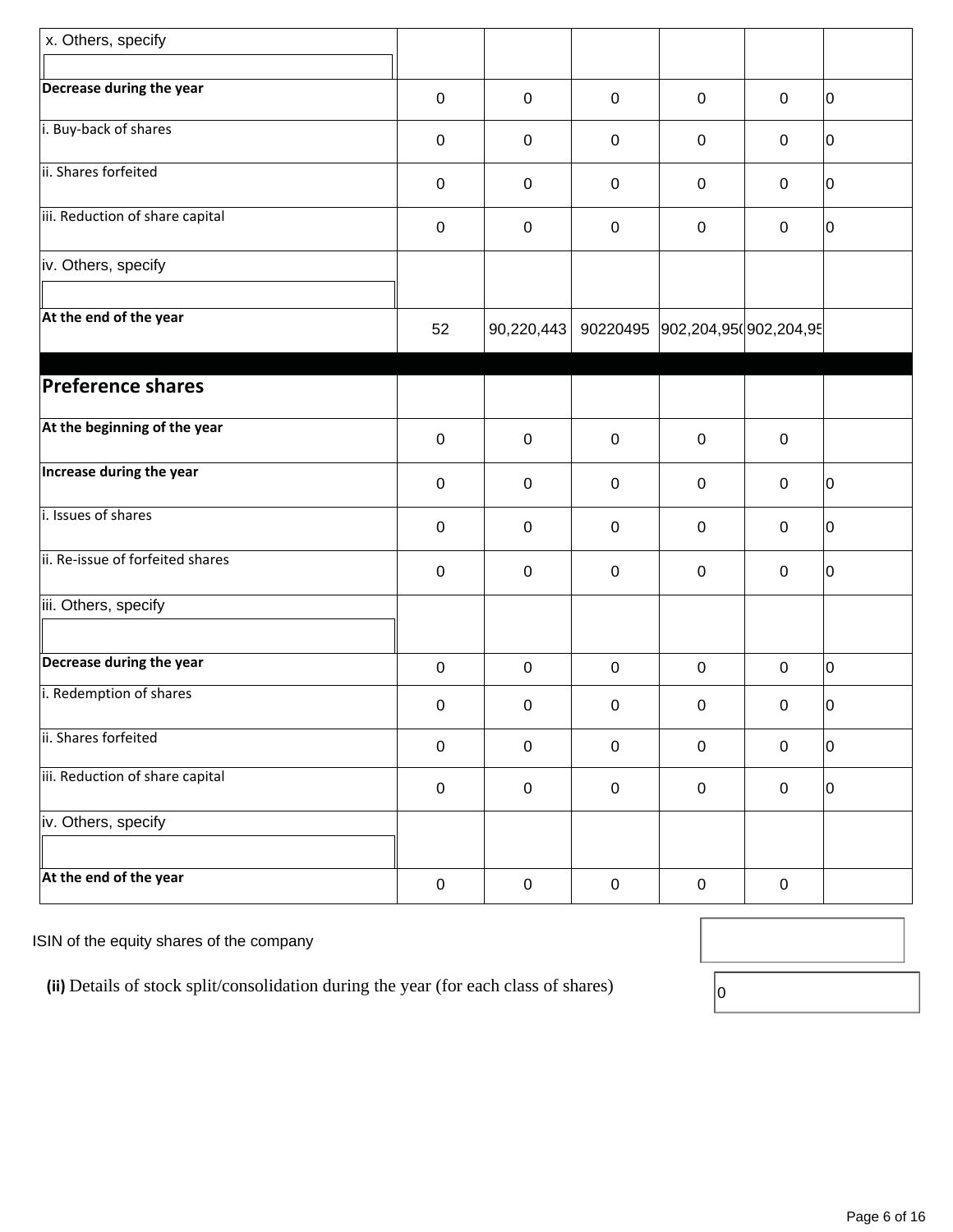| <b>Class of shares</b> |                      | $\left( 1\right)$ | (ii) | (iii) |
|------------------------|----------------------|-------------------|------|-------|
|                        |                      |                   |      |       |
| Before split /         | Number of shares     |                   |      |       |
| Consolidation          | Face value per share |                   |      |       |
| After split /          | Number of shares     |                   |      |       |
| Consolidation          | Face value per share |                   |      |       |

### **(iii) Details of shares/Debentures Transfers since closure date of last financial year (or in the case of the first return at any time since the incorporation of the company) \***

| $\boxtimes$ Nil                                  |   |               |              |   |                |
|--------------------------------------------------|---|---------------|--------------|---|----------------|
| [Details being provided in a CD/Digital Media]   |   | $\bigcap$ Yes | $\bigcap$ No | ( | Not Applicable |
|                                                  |   |               |              |   |                |
| Separate sheet attached for details of transfers | ( | <b>Yes</b>    | () No        |   |                |

Note: In case list of transfer exceeds 10, option for submission as a separate sheet attachment or submission in a CD/Digital Media may be shown.

| Date of the previous annual general meeting                                     |         |  |                                              |            |  |  |  |
|---------------------------------------------------------------------------------|---------|--|----------------------------------------------|------------|--|--|--|
| Date of registration of transfer (Date Month Year)                              |         |  |                                              |            |  |  |  |
| 1 - Equity, 2- Preference Shares, 3 - Debentures, 4 - Stock<br>Type of transfer |         |  |                                              |            |  |  |  |
| Number of Shares/ Debentures/<br><b>Units Transferred</b>                       |         |  | Amount per Share/<br>Debenture/Unit (in Rs.) |            |  |  |  |
| Ledger Folio of Transferor                                                      |         |  |                                              |            |  |  |  |
| <b>Transferor's Name</b>                                                        |         |  |                                              |            |  |  |  |
|                                                                                 | Surname |  | middle name                                  | first name |  |  |  |
| Ledger Folio of Transferee                                                      |         |  |                                              |            |  |  |  |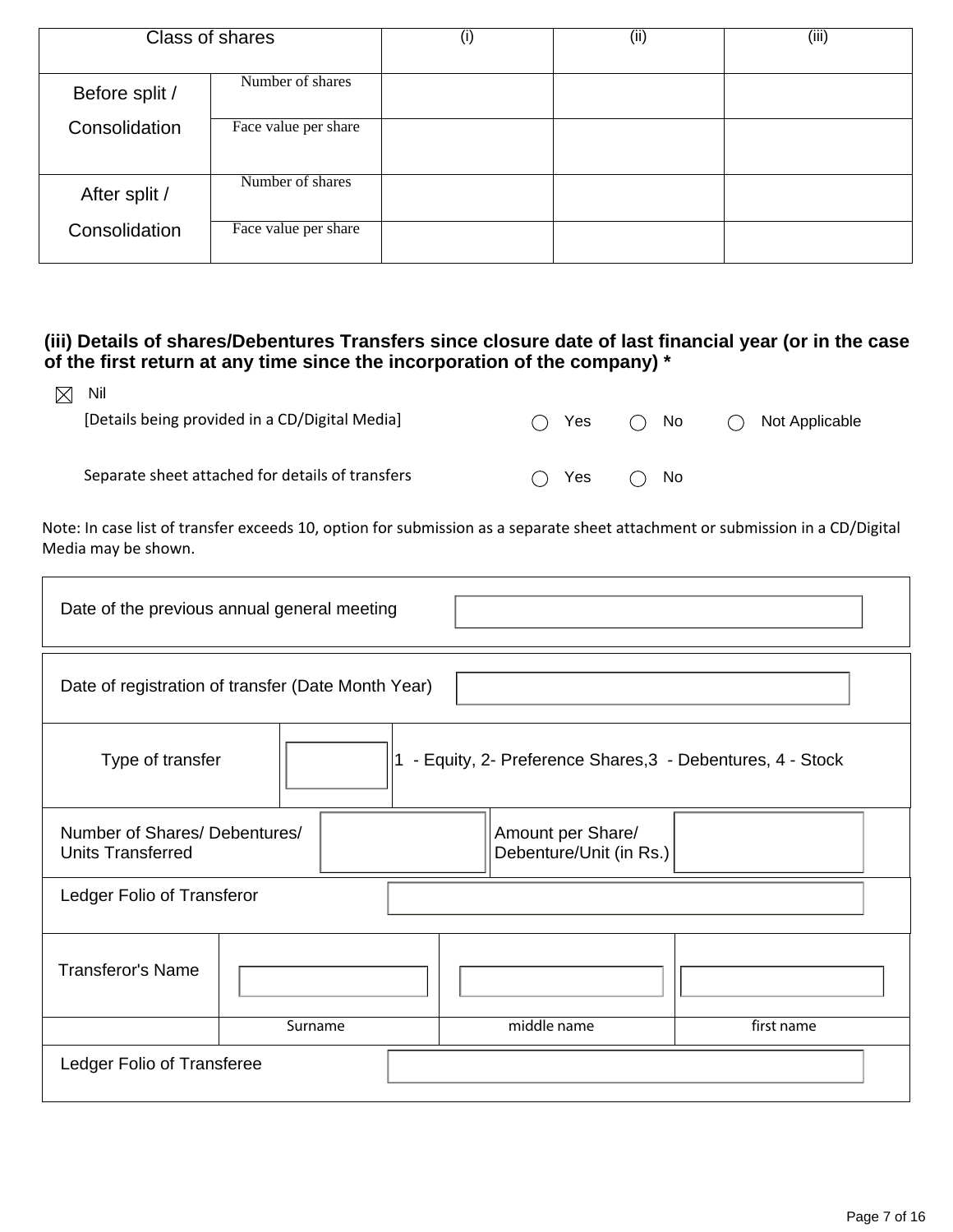| <b>Transferee's Name</b> |         |             |            |
|--------------------------|---------|-------------|------------|
|                          | Surname | middle name | first name |

| Date of registration of transfer (Date Month Year)        |                                              |  |             |                                                           |            |  |  |
|-----------------------------------------------------------|----------------------------------------------|--|-------------|-----------------------------------------------------------|------------|--|--|
| Type of transfer                                          | 1                                            |  |             | - Equity, 2- Preference Shares, 3 - Debentures, 4 - Stock |            |  |  |
| Number of Shares/ Debentures/<br><b>Units Transferred</b> | Amount per Share/<br>Debenture/Unit (in Rs.) |  |             |                                                           |            |  |  |
| Ledger Folio of Transferor                                |                                              |  |             |                                                           |            |  |  |
| <b>Transferor's Name</b>                                  |                                              |  |             |                                                           |            |  |  |
|                                                           | Surname                                      |  | middle name |                                                           | first name |  |  |
| Ledger Folio of Transferee                                |                                              |  |             |                                                           |            |  |  |
| <b>Transferee's Name</b>                                  |                                              |  |             |                                                           |            |  |  |
|                                                           | Surname                                      |  |             | middle name                                               | first name |  |  |

# **(iv)** \***Debentures (Outstanding as at the end of financial year)**

| <b>Particulars</b>            | Number of units | Nominal value per<br>lunit | <b>Total value</b> |
|-------------------------------|-----------------|----------------------------|--------------------|
| Non-convertible debentures    | 0               | 0                          | 0                  |
| Partly convertible debentures | 0               | 0                          | 0                  |
| Fully convertible debentures  | 0               | 0                          | 0                  |
| <b>Total</b>                  |                 |                            | 0                  |

 **Details of debentures**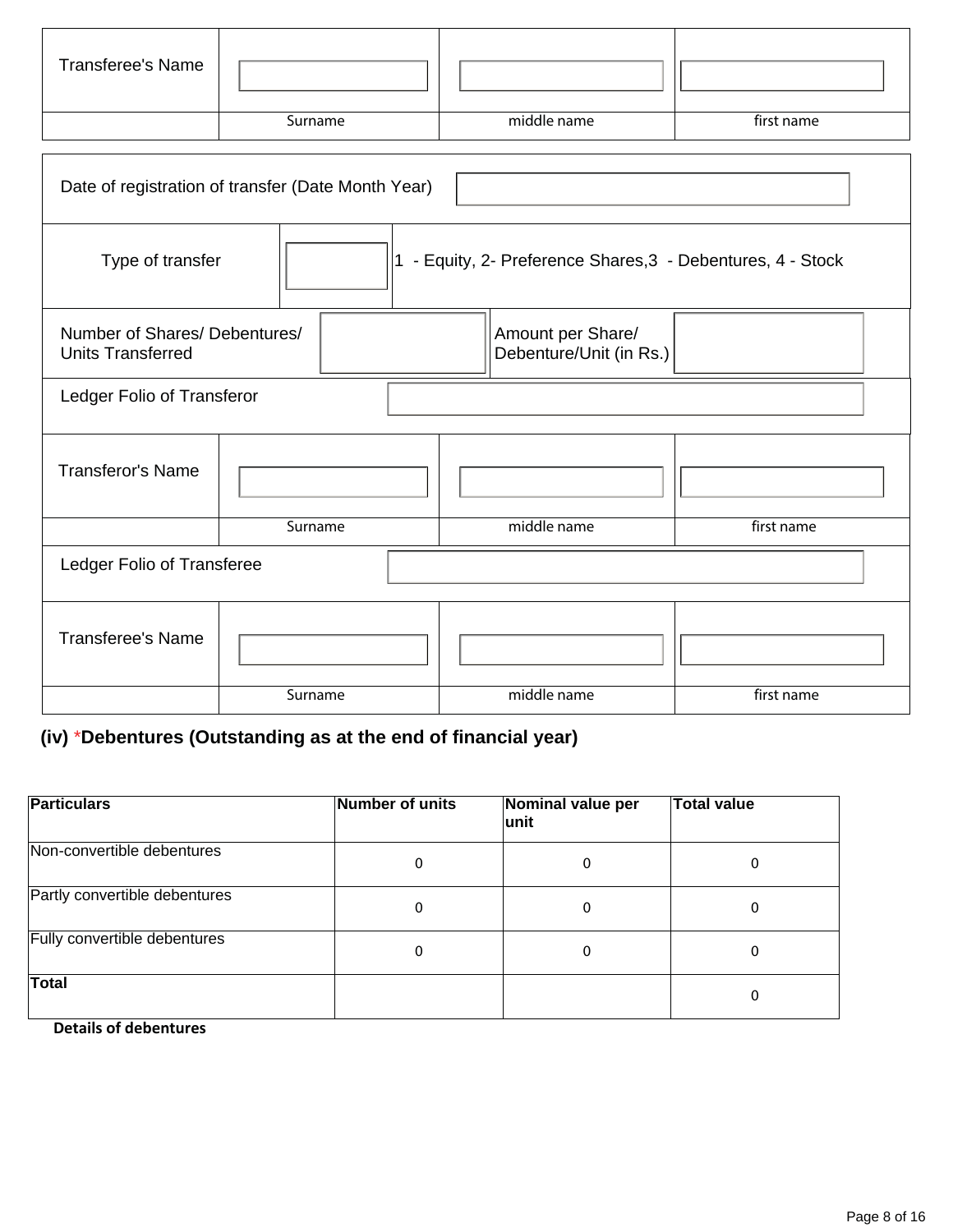| <b>Class of debentures</b>           | Outstanding as at<br>the beginning of the year | Increase during the | Decrease during the Outstanding as at<br>lvear | the end of the year |
|--------------------------------------|------------------------------------------------|---------------------|------------------------------------------------|---------------------|
|                                      | vear                                           |                     |                                                |                     |
| Non-convertible debentures           |                                                | 0                   |                                                |                     |
| <b>Partly convertible debentures</b> |                                                | 0                   |                                                | 0                   |
| <b>Fully convertible debentures</b>  |                                                | 0                   |                                                |                     |

| (v) Securities (other than shares and debentures) |                         |                                |                               |                               |                     |
|---------------------------------------------------|-------------------------|--------------------------------|-------------------------------|-------------------------------|---------------------|
| Type of<br>Securities                             | Number of<br>Securities | Nominal Value of<br>leach Unit | <b>Total Nominal</b><br>Value | Paid up Value of<br>each Unit | Total Paid up Value |
|                                                   |                         |                                |                               |                               |                     |
|                                                   |                         |                                |                               |                               |                     |
| Total                                             |                         |                                |                               |                               |                     |

# **V. \*Turnover and net worth of the company (as defined in the Companies Act, 2013)**

**(i) Turnover** 

20,326,195,426.8

# **(ii) Net worth of the Company 15,026,789,512**

### **VI. (a) \*SHARE HOLDING PATTERN - Promoters**

| <b>S. No.</b>    | Category                                | Equity                  |                  | Preference              |            |
|------------------|-----------------------------------------|-------------------------|------------------|-------------------------|------------|
|                  |                                         | <b>Number of shares</b> | Percentage       | <b>Number of shares</b> | Percentage |
| $\overline{1}$ . | Individual/Hindu Undivided Family       |                         |                  |                         |            |
|                  | (i) Indian                              | 67,503,833              | 74.82            | $\pmb{0}$               |            |
|                  | (ii) Non-resident Indian (NRI)          | $\mathbf 0$             | $\overline{0}$   | $\mathbf 0$             |            |
|                  | (iii) Foreign national (other than NRI) | $\boldsymbol{0}$        | $\boldsymbol{0}$ | $\pmb{0}$               |            |
| 2.               | Government                              |                         |                  |                         |            |
|                  | (i) Central Government                  | $\pmb{0}$               | $\pmb{0}$        | $\pmb{0}$               |            |
|                  | (ii) State Government                   | 0                       | $\pmb{0}$        | 0                       |            |
|                  | (iii) Government companies              | $\pmb{0}$               | $\pmb{0}$        | 0                       |            |
| 3.               | Insurance companies                     | $\pmb{0}$               | $\pmb{0}$        | $\pmb{0}$               |            |
| 4.               | <b>Banks</b>                            | $\pmb{0}$               | $\pmb{0}$        | $\pmb{0}$               |            |
| 5.               | <b>Financial institutions</b>           | 0                       | $\pmb{0}$        | 0                       |            |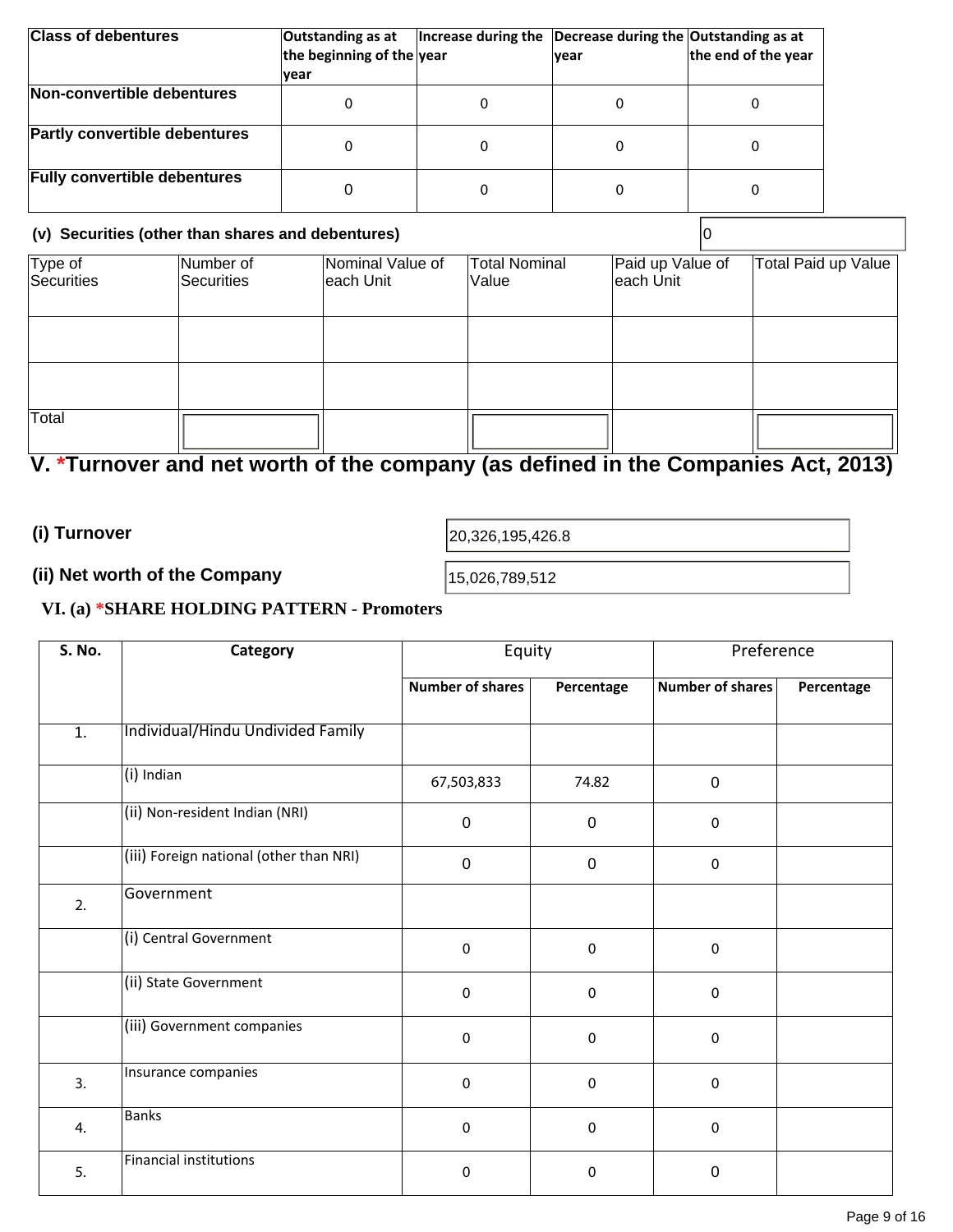| 6.  | Foreign institutional investors         | 0          | 0     | 0        |   |
|-----|-----------------------------------------|------------|-------|----------|---|
| 7.  | Mutual funds                            | 0          | 0     | 0        |   |
| 8.  | Venture capital                         | 0          | 0     | 0        |   |
| 9.  | Body corporate<br>(not mentioned above) | 0          | 0     | $\Omega$ |   |
| 10. | Others                                  | 0          | 0     | 0        |   |
|     | Total                                   | 67,503,833 | 74.82 | 0        | 0 |

**Total number of shareholders (promoters)** <sup>6</sup>

# **(b) \*SHARE HOLDING PATTERN - Public/Other than promoters**

| <b>S. No.</b>    | Category                                       |                         | Equity      |                         | Preference |
|------------------|------------------------------------------------|-------------------------|-------------|-------------------------|------------|
|                  |                                                | <b>Number of shares</b> | Percentage  | <b>Number of shares</b> | Percentage |
| $\overline{1}$ . | Individual/Hindu Undivided Family              |                         |             |                         |            |
|                  | $(i)$ Indian                                   | 4,121,603               | 4.57        | $\pmb{0}$               |            |
|                  | (ii) Non-resident Indian (NRI)                 | 238,808                 | 0.26        | $\mathbf 0$             |            |
|                  | (iii) Foreign national (other than NRI)        | $\mathbf 0$             | $\pmb{0}$   | $\pmb{0}$               |            |
| 2.               | Government                                     |                         |             |                         |            |
|                  | (i) Central Government                         | $\pmb{0}$               | $\pmb{0}$   | $\pmb{0}$               |            |
|                  | (ii) State Government                          | $\pmb{0}$               | $\pmb{0}$   | $\pmb{0}$               |            |
|                  | (iii) Government companies                     | $\pmb{0}$               | $\pmb{0}$   | $\pmb{0}$               |            |
| 3.               | Insurance companies                            | $\mathbf 0$             | $\pmb{0}$   | $\pmb{0}$               |            |
| 4.               | <b>Banks</b>                                   | $\pmb{0}$               | $\pmb{0}$   | $\pmb{0}$               |            |
| 5.               | <b>Financial institutions</b>                  | 133                     | $\pmb{0}$   | $\pmb{0}$               |            |
| 6.               | Foreign institutional investors                | $\mathbf 0$             | $\mathbf 0$ | $\mathbf 0$             |            |
| 7.               | <b>Mutual funds</b>                            | 15,025,482              | 16.65       | $\pmb{0}$               |            |
| 8.               | Venture capital                                | $\pmb{0}$               | 0           | $\pmb{0}$               |            |
| 9.               | <b>Body corporate</b><br>(not mentioned above) | 257,106                 | 0.28        | $\pmb{0}$               |            |
| 10.              | Others<br>Foreign Portfolio Investors,         | 3,073,530               | 3.41        | $\pmb{0}$               |            |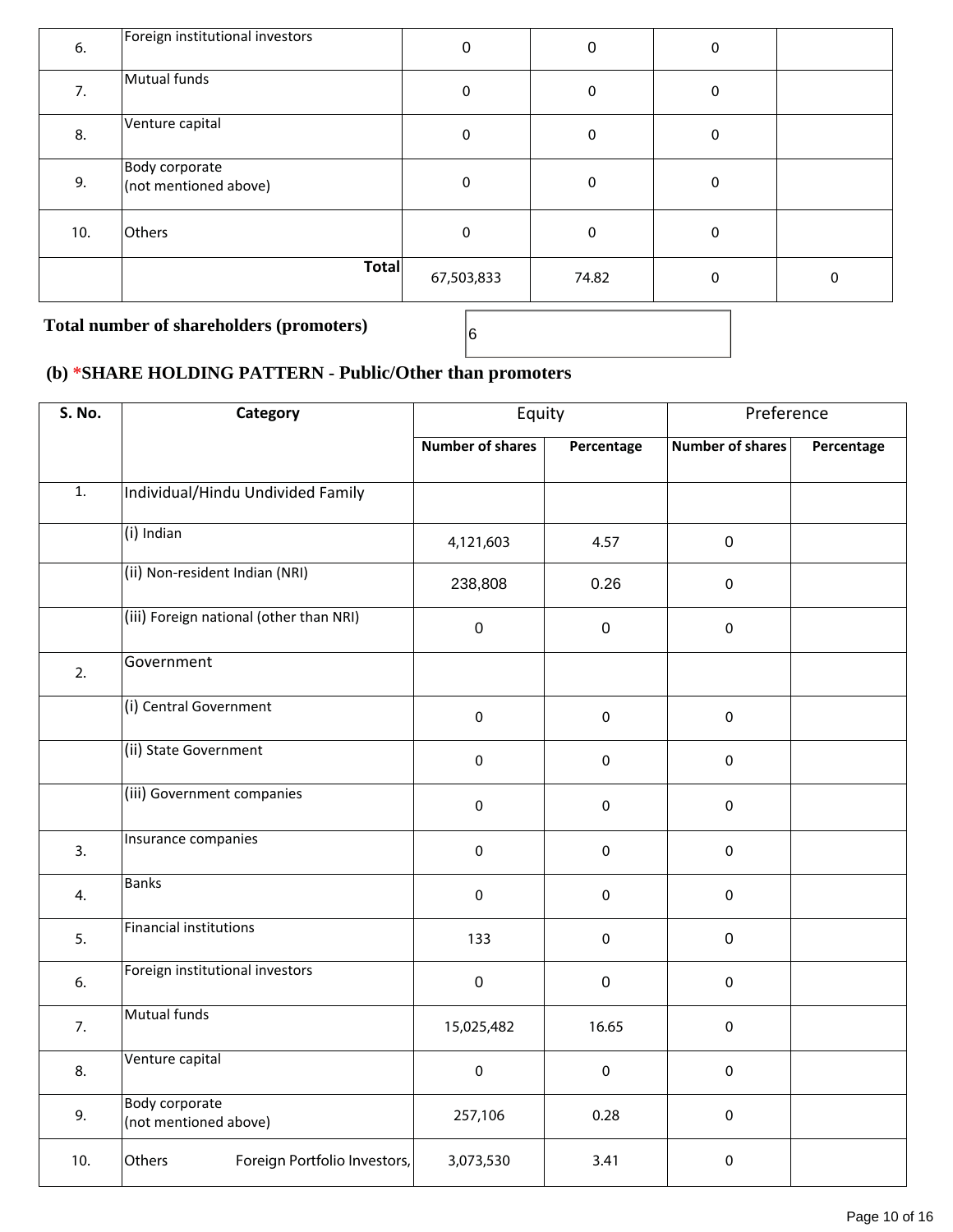| <b>Total</b>                                                             | 22,716,662 | 25.17 | 0 | 0 |
|--------------------------------------------------------------------------|------------|-------|---|---|
| Total number of shareholders (other than promoters)                      | 25,872     |       |   |   |
| Total number of shareholders (Promoters+Public/<br>Other than promoters) | 25,878     |       |   |   |

#### **VII. \*NUMBER OF PROMOTERS, MEMBERS, DEBENTURE HOLDERS (Details, Promoters, Members (other than promoters), Debenture holders)**

| <b>Details</b>                    | At the beginning of the year | At the end of the year |
|-----------------------------------|------------------------------|------------------------|
| Promoters                         | 6                            | 6                      |
| Members<br>(other than promoters) | 16,506                       | 25,872                 |
| Debenture holders                 | 0                            | 0                      |

#### **VIII. DETAILS OF DIRECTORS AND KEY MANAGERIAL PERSONNEL**

#### **(A) \*Composition of Board of Directors**

| Number of directors at the<br><b>Category</b><br>beginning of the year |                | Number of directors at the end<br>of the year |                |               | Percentage of shares held by<br>directors as at the end of year |               |
|------------------------------------------------------------------------|----------------|-----------------------------------------------|----------------|---------------|-----------------------------------------------------------------|---------------|
|                                                                        | Executive      | Non-executive                                 | Executive      | Non-executive | Executive                                                       | Non-executive |
| A. Promoter                                                            | 4              | $\mathbf 0$                                   | $\overline{4}$ | $\mathbf 0$   | 64.85                                                           | $\mathbf 0$   |
| <b>B. Non-Promoter</b>                                                 | $\mathbf 0$    | 4                                             | $\mathbf 0$    | 4             | $\boldsymbol{0}$                                                | $\mathbf 0$   |
| (i) Non-Independent                                                    | $\overline{0}$ | $\mathbf 0$                                   | $\mathbf 0$    | $\mathbf 0$   | 0                                                               | $\mathbf 0$   |
| (ii) Independent                                                       | $\mathbf 0$    | 4                                             | $\mathbf 0$    | 4             | 0                                                               | $\mathbf 0$   |
| <b>C. Nominee Directors</b><br>representing                            | $\mathbf 0$    | $\mathbf 0$                                   | $\mathbf 0$    | $\mathbf 0$   | 0                                                               | $\mathbf 0$   |
| $(i)$ Banks & FIs                                                      | $\mathbf 0$    | $\mathbf 0$                                   | $\mathbf 0$    | $\mathbf 0$   | 0                                                               | $\mathbf 0$   |
| (ii) Investing institutions                                            | $\mathbf 0$    | $\mathbf 0$                                   | $\mathbf 0$    | $\mathbf 0$   | 0                                                               | $\mathbf 0$   |
| (iii) Government                                                       | $\mathbf 0$    | $\mathbf 0$                                   | $\mathbf 0$    | $\mathbf 0$   | 0                                                               | $\mathbf{0}$  |
| (iv) Small share holders                                               | $\mathbf 0$    | $\mathbf 0$                                   | $\mathbf 0$    | $\mathbf 0$   | 0                                                               | 0             |
| $(v)$ Others                                                           | $\mathbf 0$    | $\mathbf 0$                                   | $\mathbf 0$    | $\mathbf 0$   | 0                                                               | $\mathbf 0$   |
| Total                                                                  | 4              | 4                                             | 4              | 4             | 64.85                                                           | $\mathbf 0$   |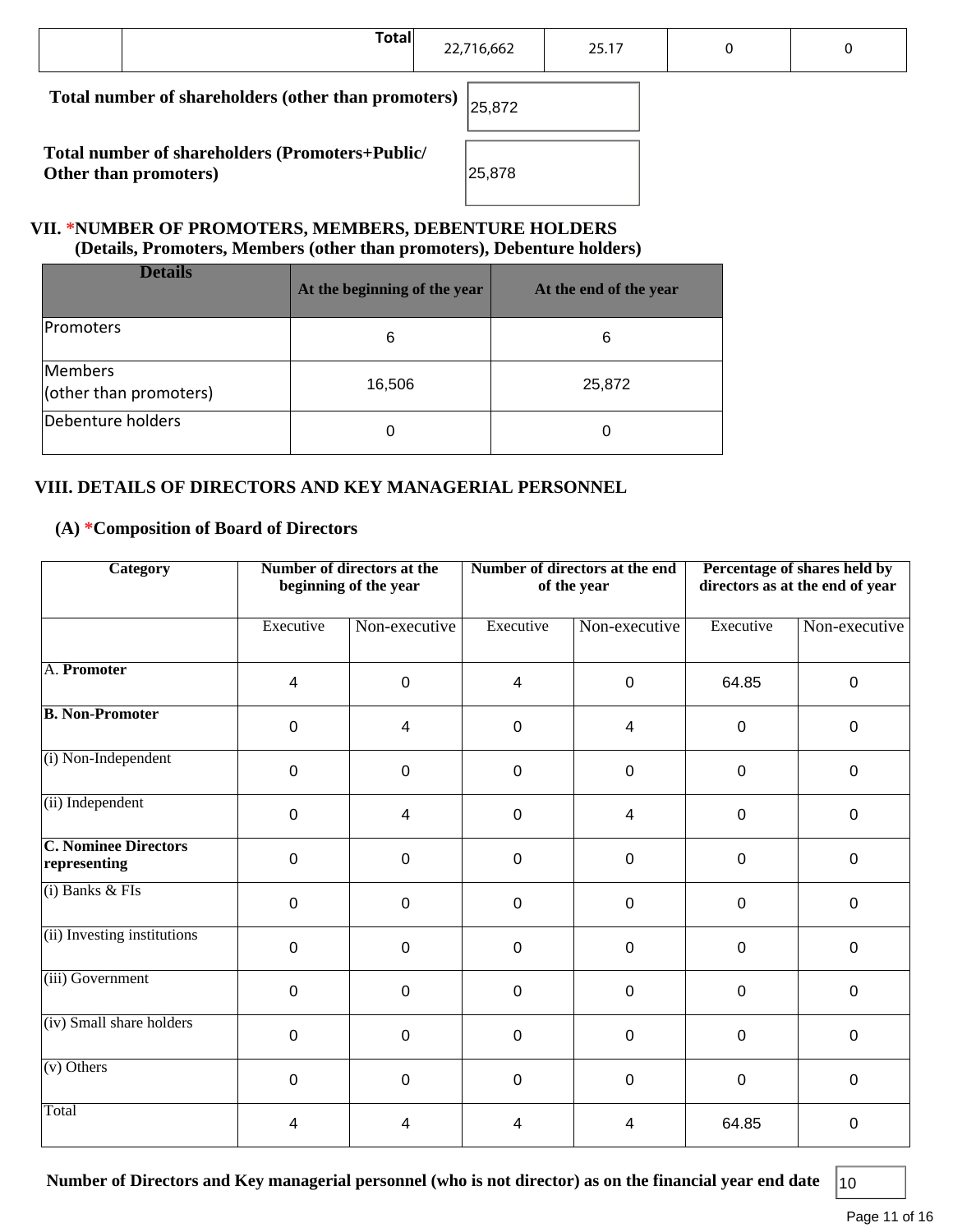#### **(B) (i) \*Details of directors and Key managerial personnel as on the closure of financial year**

| Name                     | DIN/PAN    | Designation        | Number of equity<br>share(s) held | Date of cessation (after closure of<br>financial year: If any) |
|--------------------------|------------|--------------------|-----------------------------------|----------------------------------------------------------------|
| RAMPRAKASH VILASF        | 00136568   | Managing Director  | 14,052,686                        |                                                                |
| SHARDA RAMPRAKAS         | 00136760   | Whole-time directo | 14,091,147                        |                                                                |
| IASHISH RAMPRAKASI       | 00945147   | Whole-time directo | 15,180,000                        |                                                                |
| IMANISH RAMPRAKAS        | 00137394   | Whole-time directo | 15,180,000                        |                                                                |
| SHITIN DAYALJI DESA      | 00009905   | <b>Director</b>    | 0                                 |                                                                |
| IMITTUR SWAMINATHA       | 00169775   | <b>Director</b>    | $\Omega$                          |                                                                |
| <b>SONAL GUNVANT DES</b> | 08095343   | Director           | 0                                 |                                                                |
| <b>SHOBHAN MADHUKAN</b>  | 00031788   | Director           | 0                                 |                                                                |
| <b>ASHOK VASHISHT</b>    | ACKPV3527D | <b>CFO</b>         | 0                                 |                                                                |
| JETKIN NAVINCHANDI       | ALEPG6017E | Company Secretar   | 90                                |                                                                |

#### (ii) Particulars of change in director(s) and Key managerial personnel during the year  $|_2$

| Name            | DIN/PAN    | Designation at the<br>beginning / during<br>the financial year | Date of appointment/<br>change in designation/<br>lcessation | Nature of change (Appointment/<br>Change in designation/ Cessation) |
|-----------------|------------|----------------------------------------------------------------|--------------------------------------------------------------|---------------------------------------------------------------------|
| ABHINAV AGARWAL | ADBPA1801D | CFO                                                            | 09/01/2021                                                   | Resignation                                                         |
| ASHOK VASHISHT  | ACKPV3527D | CFO                                                            | 27/01/2021                                                   | Appointment                                                         |

#### **IX. MEETINGS OF MEMBERS/CLASS OF MEMBERS/BOARD/COMMITTEES OF THE BOARD OF DIRECTORS**

 **A.** MEMBERS/CLASS /REQUISITIONED/NCLT/COURT CONVENED MEETINGS

| Number of meetings held       |                 |                                               |                               |                            |  |
|-------------------------------|-----------------|-----------------------------------------------|-------------------------------|----------------------------|--|
| Type of meeting               | Date of meeting | <b>Total Number of</b><br>Members entitled to | Attendance                    |                            |  |
|                               |                 | attend meeting                                | Number of members<br>attended | % of total<br>shareholding |  |
| <b>Annual General Meeting</b> | 30/09/2020      | 19,869                                        | 59                            | 0.29                       |  |

#### **B. BOARD MEETINGS**

\*Number of meetings held  $\begin{vmatrix} 4 \end{vmatrix}$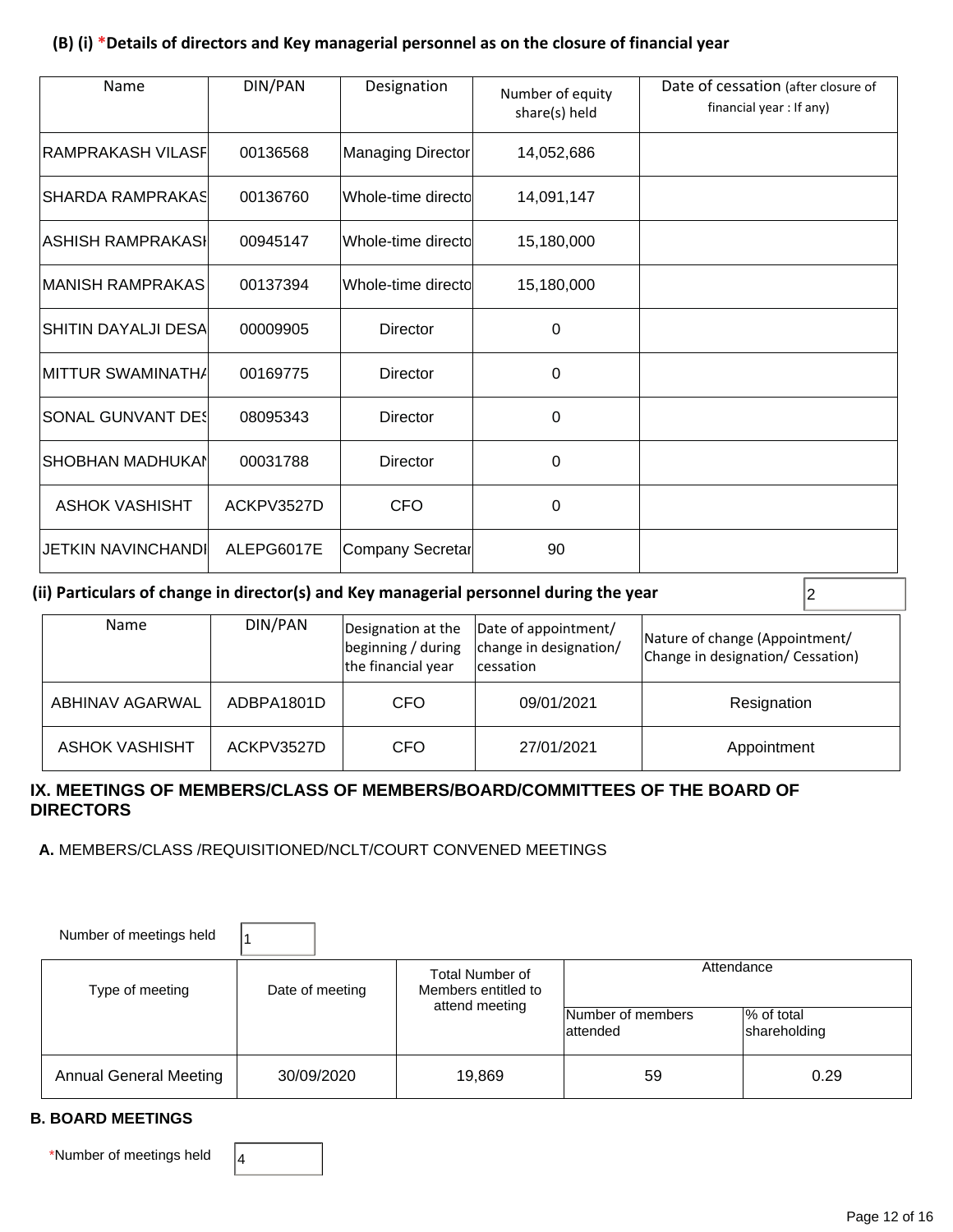| S. No.         | Date of meeting       | Total Number of directors<br>associated as on the date<br>of meeting | Attendance                      |                 |  |
|----------------|-----------------------|----------------------------------------------------------------------|---------------------------------|-----------------|--|
|                |                       |                                                                      | Number of directors<br>attended | % of attendance |  |
|                | 24/06/2020            | 8                                                                    | 8                               | 100             |  |
| $\overline{2}$ | 13/08/2020            | 8                                                                    | 8                               | 100             |  |
| 3              | 28/10/2020            | 8                                                                    |                                 | 87.5            |  |
|                | 25/01/2021<br>------- | 8                                                                    | 8                               | 100             |  |

#### **C. COMMITTEE MEETINGS**

| Number of meetings held |                           |                 | 8                             |                               |                 |  |
|-------------------------|---------------------------|-----------------|-------------------------------|-------------------------------|-----------------|--|
| S. No.                  | Type of<br>meeting        | Date of meeting | Total Number<br>of Members as | Attendance                    |                 |  |
|                         |                           |                 | on the date of<br>the meeting | Number of members<br>attended | % of attendance |  |
| 1                       | Audit Committ 24/06/2020  |                 | 14                            | 4                             | 100             |  |
| $\overline{2}$          | Audit Committe 13/08/2020 |                 | 4                             | 4                             | 100             |  |
| 3                       | Audit Committ 28/10/2020  |                 | 14                            | 4                             | 100             |  |
| 4                       | Audit Committ 25/01/2021  |                 | 14                            | 4                             | 100             |  |
| 5                       | CSR Committe 25/01/2021   |                 | 3                             | 3                             | 100             |  |
| 6                       | Nomination & 25/01/2021   |                 | 14                            | 4                             | 100             |  |
| $\overline{7}$          | Stakeholder R 25/01/2021  |                 | 3                             | 3                             | 100             |  |
| 8                       | Risk Managen 25/01/2021   |                 | 3                             | 3                             | 100             |  |

### **D. \*ATTENDANCE OF DIRECTORS**

|           |                         | <b>Board Meetings</b>                                                                                                                                                     |          |            | <b>Committee Meetings</b>           | Whether<br>attended AGM |          |            |
|-----------|-------------------------|---------------------------------------------------------------------------------------------------------------------------------------------------------------------------|----------|------------|-------------------------------------|-------------------------|----------|------------|
| S.<br>No. | Name<br>of the director | Number of<br>Number of<br>Meetings which Number of<br>Meetings which Number of<br>$\%$ of<br>$%$ of<br>director was<br>director was<br>Meetings<br>Meetings<br>attendance |          | attendance | held on                             |                         |          |            |
|           |                         | lentitled to<br>attend                                                                                                                                                    | attended |            | lattended<br>lentitled to<br>attend |                         |          | 29/07/2021 |
|           |                         |                                                                                                                                                                           |          |            |                                     |                         |          | (Y/N/NA)   |
|           |                         |                                                                                                                                                                           |          |            |                                     |                         |          |            |
| 1         | <b>RAMPRAKAS</b>        | 4                                                                                                                                                                         | 4        | 100        | 8                                   | 8                       | 100      | Yes        |
| 2         | <b>ISHARDA RAN</b>      | 4                                                                                                                                                                         | 4        | 100        |                                     |                         | 100      | Yes        |
| 3         | <b>ASHISH RAM</b>       | 4                                                                                                                                                                         | 3        | 75         | $\Omega$                            | 0                       | $\Omega$ | Yes        |
| 4         | MANISH RAM              | 4                                                                                                                                                                         | 4        | 100        | 2                                   | 2                       | 100      | Yes        |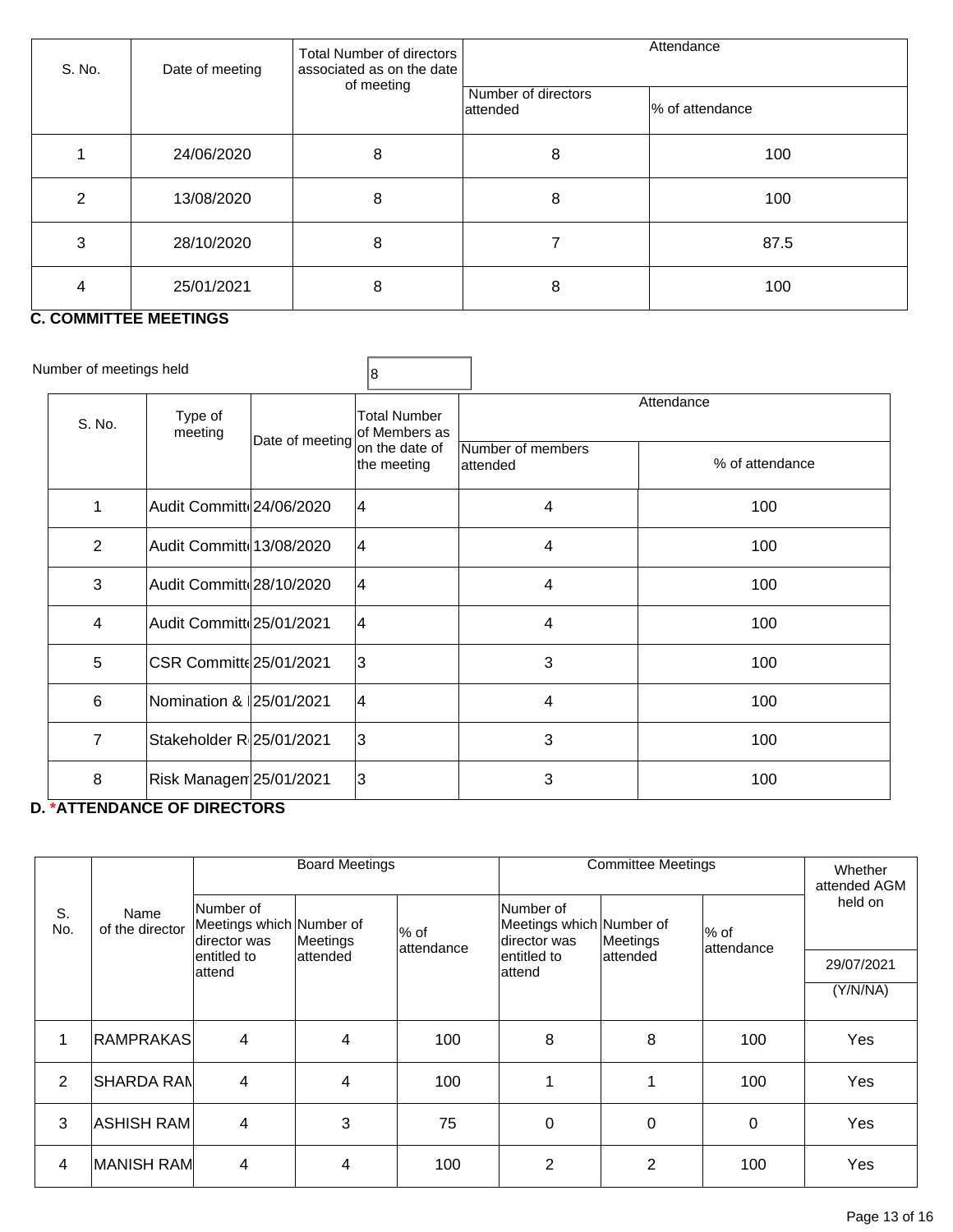| 5 | <b>SHITIN DAYA</b> | 4 | 4 | 100 | 6 | 6 | 100 | Yes |
|---|--------------------|---|---|-----|---|---|-----|-----|
| 6 | MITTUR SWA         | 4 | 4 | 100 | 5 | 5 | 100 | Yes |
|   | <b>SONAL GUNV</b>  | 4 | 4 | 100 | 6 | 6 | 100 | Yes |
| 8 | <b>SHOBHAN M/</b>  | 4 | 4 | 100 |   |   | 100 | Yes |

#### **X. \*REMUNERATION OF DIRECTORS AND KEY MANAGERIAL PERSONNEL**

 $\Box$  Nil

Number of Managing Director, Whole-time Directors and/or Manager whose remuneration details to be entered

| S. No. | Name                             | Designation      | Gross Salary | Commission | Stock Option/<br>Sweat equity | <b>Others</b> | Total<br>Amount |
|--------|----------------------------------|------------------|--------------|------------|-------------------------------|---------------|-----------------|
|        | Ramprakash V. But Chairman & Mar |                  | 18,000,000   | 26,709,168 | 0                             | 0             | 44,709,168      |
| 2      | Sharda R. Bubna                  | Whole time Dire  | 3,000,000    | 0          | 0                             | 0             | 3,000,000       |
| 3      | Ashish R. Bubna                  | Whole time Dire  | 15,000,000   | 17,895,142 | 0                             | $\Omega$      | 32,895,142      |
| 4      | Manish R. Bubna                  | Whole time Direl | 15,000,000   | 17,895,142 | 0                             | 0             | 32,895,142      |
|        | Total                            |                  | 51,000,000   | 62,499,452 | 0                             | 0             | 113,499,452     |

4

Number of CEO, CFO and Company secretary whose remuneration details to be entered  $\begin{bmatrix} 3 \end{bmatrix}$ S. No. Name Designation Gross Salary **Commission** Stock Option/ Sweat equity **Others Total** Amount 1 Abhinav Agarwal Chief Financial ( 4,345,968 | 0 | 0 | 0 | 4,345,968 2 | Ashok Vashisht | Chief Financial ( 1,329,919 | 0 | 0 | 0 | 0 | 1,329,919 3 | Jetkin Gudhka | Company Secre | 1,737,350 | 0 | 0 | 0 | 0 | 1,737,350 Total 7,413,237 0 0 7,413,237

Number of other directors whose remuneration details to be entered  $\begin{bmatrix} 4 & 4 \\ 4 & 4 \\ 4 & 4 \end{bmatrix}$ 

| S. No. | Name                               | Designation     | Gross Salary | Commission | Stock Option/<br>Sweat equity | <b>Others</b> | Total<br>Amount |
|--------|------------------------------------|-----------------|--------------|------------|-------------------------------|---------------|-----------------|
|        | M. S. Sundara Raja Independent Dir |                 | 0            | $\Omega$   | 0                             | 300,000       | 300,000         |
| 2      | <b>Shitin Desai</b>                | Independent Dir | 0            | 0          | 0                             | 330,000       | 330,000         |
| 3      | Shobhan Thakore   Independent Dir  |                 | 0            | 0          | 0                             | 180,000       | 180,000         |
| 4      | Sonal Desai                        | Independent Dir | 0            | 0          | $\Omega$                      | 330,000       | 330,000         |
|        | Total                              |                 | 0            | 0          | 0                             | 1,140,000     | 1,140,000       |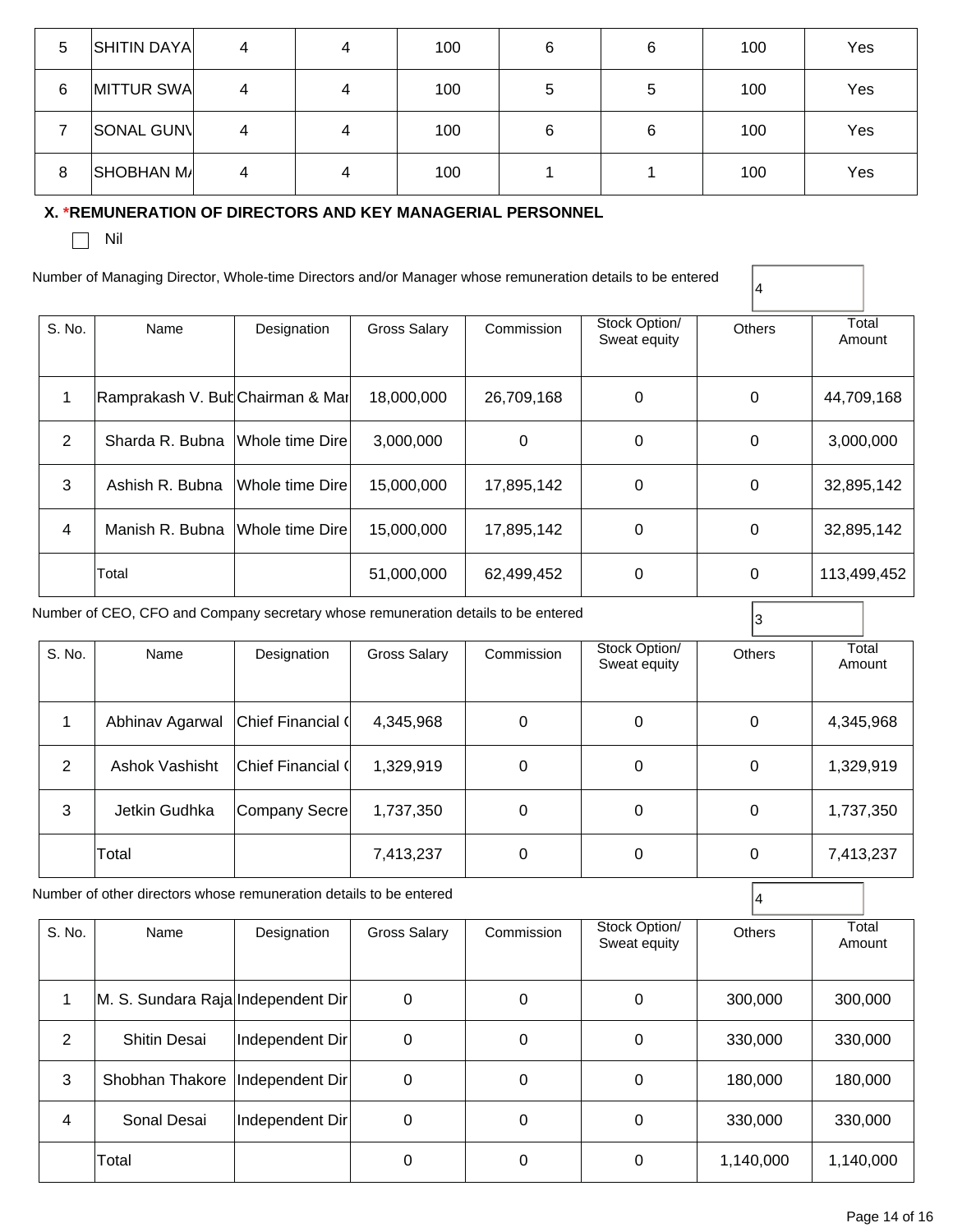#### **XI. MATTERS RELATED TO CERTIFICATION OF COMPLIANCES AND DISCLOSURES**

- \* A. Whether the company has made compliances and disclosures in respect of applicable  $\odot$  Yes  $\odot$  No<br>provisions of the Companies Act, 2013 during the year
	- B. If No, give reasons/observations

| XII. PENALTY AND PUNISHMENT - DETAILS THEREOF |  |  |  |
|-----------------------------------------------|--|--|--|

## (A) DETAILS OF PENALTIES / PUNISHMENT IMPOSED ON COMPANY/DIRECTORS /OFFICERS  $\boxtimes$  Nil

Name of the company/ directors/ officers Name of the court/ concerned **Authority** Date of Order Name of the Act and section under which penalised / punished Details of penalty/ punishment Details of appeal (if any) including present status

(B) DETAILS OF COMPOUNDING OF OFFENCES  $\boxtimes$  Nil

| Name of the<br>company/ directors/<br><b>lofficers</b> | Name of the court/<br>Iconcerned<br><b>Authority</b> | Date of Order | Name of the Act and<br>section under which<br>offence committed | Particulars of<br>loffence | Amount of compounding (in<br>Rupees) |
|--------------------------------------------------------|------------------------------------------------------|---------------|-----------------------------------------------------------------|----------------------------|--------------------------------------|
|                                                        |                                                      |               |                                                                 |                            |                                      |

**XIII. Whether complete list of shareholders, debenture holders has been enclosed as an attachment** 

 $\odot$  Yes  $\odot$  No

#### **XIV. COMPLIANCE OF SUB-SECTION (2) OF SECTION 92, IN CASE OF LISTED COMPANIES**

In case of a listed company or a company having paid up share capital of Ten Crore rupees or more or turnover of Fifty Crore rupees or more, details of company secretary in whole time practice certifying the annual return in Form MGT-8.

| Name                           | Alpesh Panchal                    |
|--------------------------------|-----------------------------------|
| Whether associate or fellow    | Associate $\bigcirc$ Fellow<br>◉. |
| Certificate of practice number | 20120                             |

#### **I/We certify that:**

(a) The return states the facts, as they stood on the date of the closure of the financial year aforesaid correctly and adequately.

(b) Unless otherwise expressly stated to the contrary elsewhere in this Return, the Company has complied with all the provisions of the Act during the financial year.